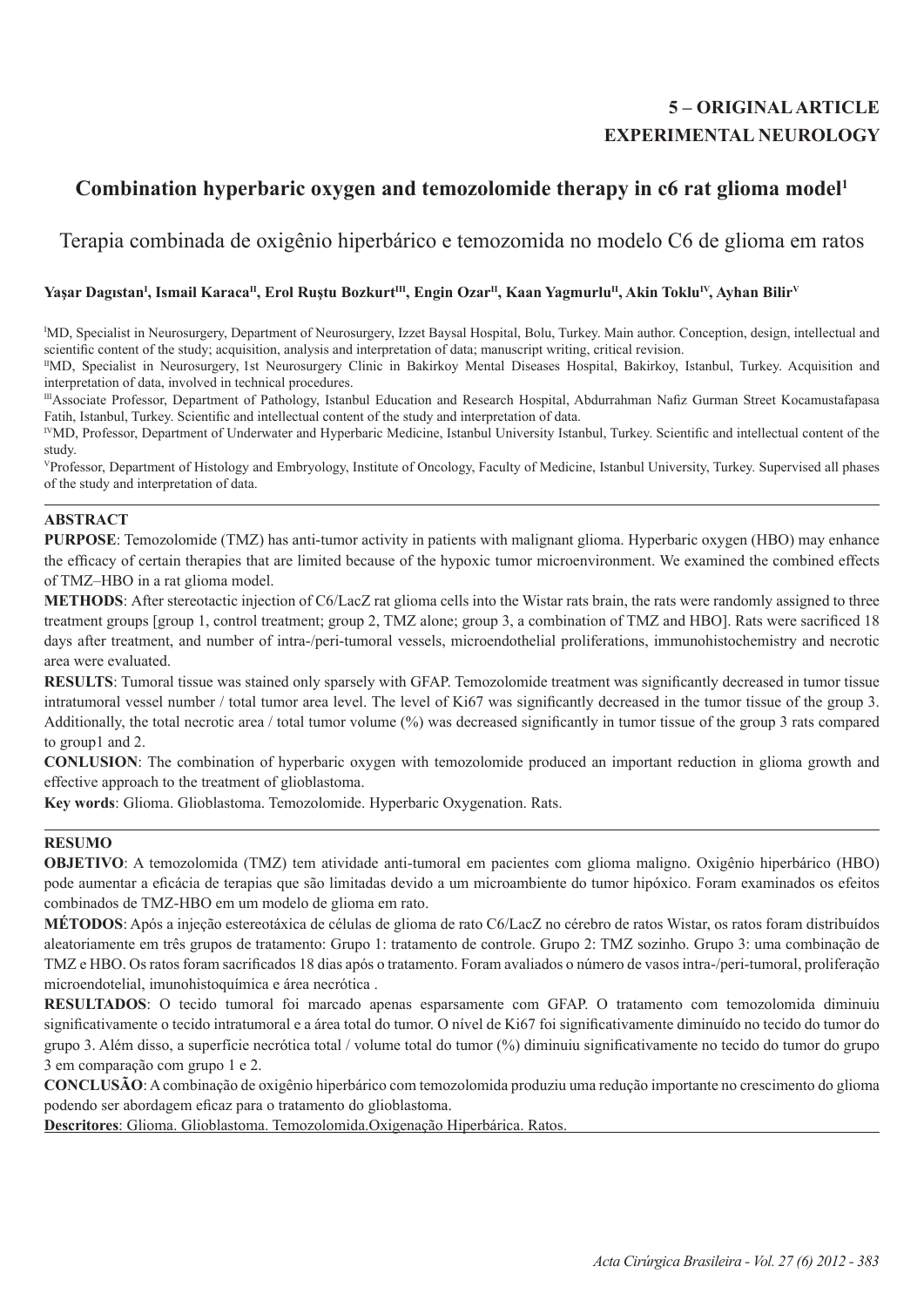## **Introduction**

Glioblastomas are the most frequent types of intracranial tumors, and locally infiltrating, aggressive and hypervascularized tumors with a median survival rate of less than one year. The current therapy is cytoreductive surgery followed by radiotherapy, with a more limited role for adjuvant chemotherapy. Glioblastomas are dependent on angiogenesis, as proliferation of microvascular endothelial cells<sup>1-4</sup>.

Temozolomide (TMZ), in many cancers including gliomas, has broad-spectrum anti-tumor activity<sup>5</sup>. Temozolomide penetrated excellent into the brain tissue is agent an oral imidazotetrazinone methylating. Also, inhibition of protein kinase C has been implicated as a possible mechanism of action<sup>6</sup>.

In high-grade gliomas have been found to be areas hypoxic. In particular, the C6 line has demonstrated tumor hypoxia when used in experimental models. Hypoxia may decrease the effectiveness of adjuvant therapy<sup>7,8</sup>. Hyperbaric oxygen treatment (HBO), which in turn will improve the radiation response in solid tumors, including gliomas, will enhance the oxygen tension in  $t$ umors $9-11$ .

In the present study, we evaluated the effects of the combination treatment with temozolomide and hyperbaric oxygen in a rat brain tumor model using C6 glioma cell line.

### **Methods**

#### *Glioma cell lines and culture condition*

The rat glioblastoma cell line C6 was obtained from ATCC (Rockville, USA) and serial passages were made at the Histology and Embryology Department of Istanbul Medical School in modified Eagle medium of Dulbecco, which contained 15% heat inactivated fetal calf serum, 0.2 mM glutamine, 50 mg/ ml neomycin, and 100 mg/ml streptomycin. Culture flasks were kept in electronic incubator (Sanyo) under humidified atmosphere with 5%  $CO<sub>2</sub>$  at 37°C.

#### *Animals and implantation procedure*

Cells were harvested via 2 ml trypsin- EDTA solution C (Biological Industries, Israel) and centrifuged after the addition of 1.5 cc of F12 medium and fetal calf serum mixture at 1x103 rpm for three minutes. After removing the supernatant, pellet was resuspended with 2 cc of medium. Cell suspension was concentrated; so that 5 microliters of any injection volume would contain  $5x10<sup>5</sup>$  cells, and then placed in a microcentrifuge tube, and kept in a water-ice mixture environment during the whole

implantation procedure, which always lasted less than 2 hours.

Male Wistar rats, weighing between 260 and 300 grams, were anesthetized by intramuscular injection of a solution containing 42.8 mg/ml of 10% ketamine and 8.6 mg/ml of 2% xylazine (this dosage did not exceed 0.7 mg/kg of body weight in total). The rats were secured into a stereotaxis apparatus (Trent Welles Inc., South Gate, Ca, USA). After antiseptic preparation of the scalp with betadine, the skin was incised on the mid-sagittal line for 1 cm. A burrhole (1.5 mm wide) was made on the right side 3 mm lateral to midline, and 2 mm proximal to the bregma using a dental drill. Injection of the C6 glioma cell suspension was made using a Hamilton syringe with a 27 gauge needle, which was fixed to the manipulation arm of the stereotaxis apparatus and advanced to the center of the right caudate nucleus which was 5 mm deep to the surface of the brain. A total of 5 ml solution was injected over a 5 minute of time in 0.5 μl aliquo. The needle was kept in same place for an additional 3 minutes and then withdrawn very gently over two minutes. The operation area was irrigated with saline and the burrhole was covered with bone-wax. The scalp was sutured using 5-0 vicryl.

# *Therapy for established C6 rat glioma growing in the brain of rats*

All animals underwent implantation of guide screws and after one week they were divided into three groups. For all animals (21 rats),  $5x10^5$  C6/LacZ glioma cells were injected and the animals were sacrificed 18 days later following specific treatment. Animals in group 1 (Control, seven rats) were treated by saline (23 ml/kg/day) p.o. daily from 11th to 15th day. Animals in group 2 (TMZ treated, n=7) were treated by temozolomide, which was administered at a dose of 150 mg/m2 /day by gastric catheter (6°F ) doses of temozolomide (Temodar, Scherling-Plough) on days 11–15 after tumor implantation. Animals in group 3 (TMZ and HBO combination treated n=7) were treated by the combination of hyperbaric oxygen (2.0 atm, 7–12 exposures, seven days) and temozolomide.

### *Histopathological evaluation*

Brains fixed in 10% buffered formalin were dissected in 10 mm coronal slices via taking inoculation hole as origin. All samples were photographed. Glass slides of 4 microns thickness were prepared. Histology sections from these were stained with conventional haematoxylin-eosin technique for routine analysis. Number of intra-/ peri-tumoral vessels and glomeruloid microendothelial proliferations were counted in five high power field (HPF) area  $(0.238 \text{ mm}^2)$ ; according to these data, two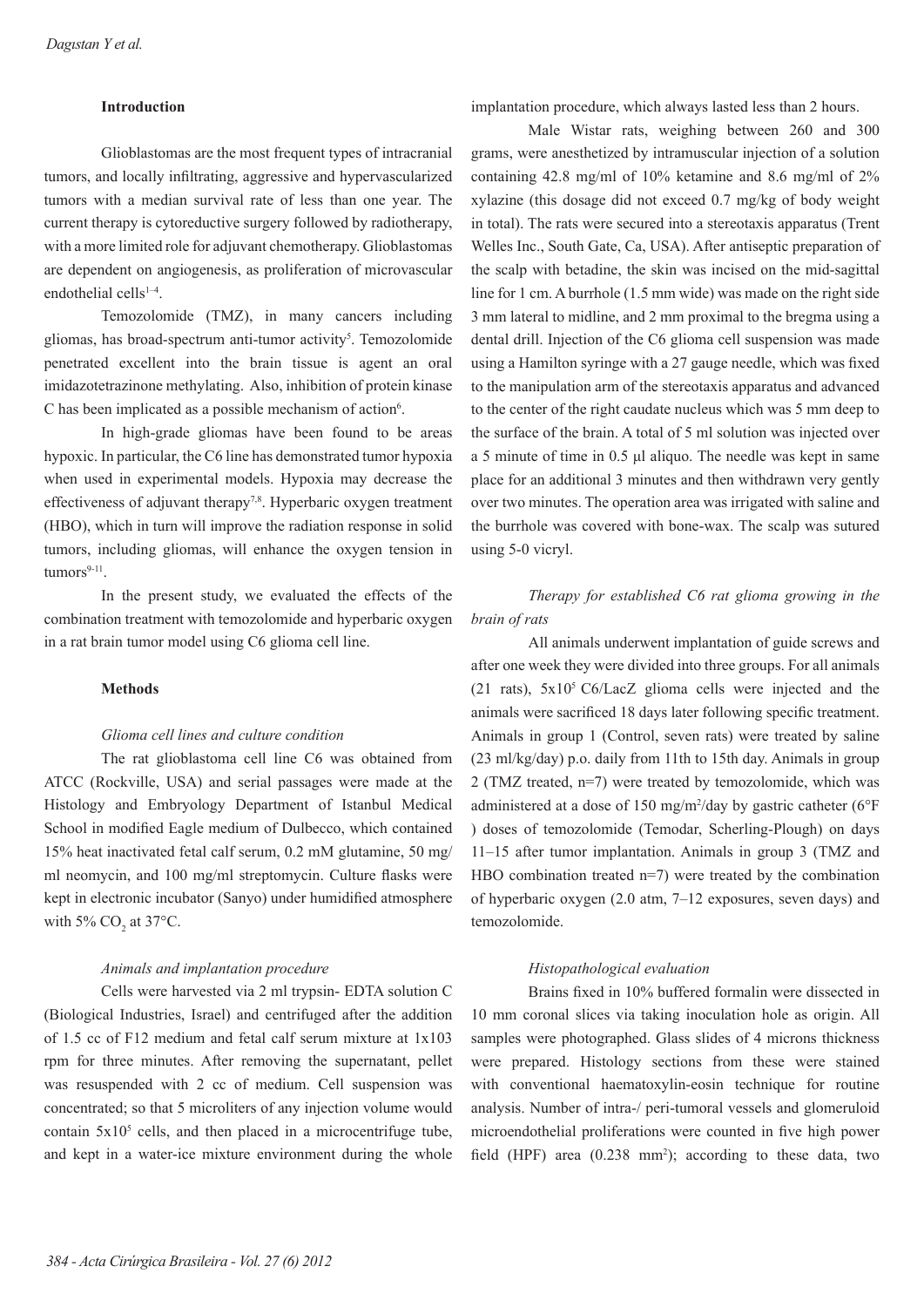indexes were calculated, i1and i2 respectively.  $i = Intra$ tumoral vessel number / total tumor area, i2 = Peritumoral vessel number / intratumoral vessel number.

### *For immunohistochemistry*

Primary antibodies to glial fibrillary acidic protein (GFAP), and Ki-67 (clone SP6, Lab Vision, Fremont, CA, USA), were used. Immunoreactivity was visualized by a biotin-streptavidin-peroxidase kit (Nichirei, Tokyo, Japan) and 3,3′-diaminobenzidine solution. To assess Ki-67 labeling index, more than 1000 neoplastic cells from each histologic type of brain tumor were counted.

#### *Necrotic area quantification*

Hematoxylin and eosin (H&E) sections (4 micron thick, paraffin embedded) of each tumor were analyzed by a pathologist. For tumor *necrotic area* quantification (μm²), images were captured using a digital camera (Olympus Camedia 7070) and analyzed using SPOT version 3.2.4 software. (Diagnostic Instruments, Inc.). Total necrotic area / total tumor volume was given as a percentage  $(\% )$ .

### *Statistics*

Data are expressed as mean  $\pm$  S.D. and analyzed for statistical significance by one-way analysis of variance (ANOVA) followed by post-hoc for multiple comparisons (Tukey's test) using an Instat software package (GraphPad Software, San Diego, CA, USA). Differences between mean values were considered significant when  $p<0.05$ .

#### **Results**

The i1, i2, Ki67 and necrotic area values for the different groups are shown in Table 1.

**TABLE 1** - Number of intra-/ peri-tumoral vessels, glomeruloid microendothelial proliferations and total necrotic area.

| i1.             | i2             | <b>Ki67</b>     | Total necrotic area (%)      |
|-----------------|----------------|-----------------|------------------------------|
|                 |                |                 | /total tumor volume          |
| $5.27 \pm 0.9$  | $3.54 \pm 0.6$ | $75.4 \pm 9.8$  | $0.248 \pm 0.10$             |
| $4.14 \pm 0.7*$ | $3.40\pm0.7$   | $46.6 \pm 7.2*$ | $0.188 \pm 0.18$             |
| $4.68 \pm 0.6$  | $3.46 \pm 0.3$ | $32.1 \pm 4.3*$ | $0.066 \pm 0.04$ $\triangle$ |
|                 |                |                 |                              |

Values are as mean $\pm$ SD. Abbreviations are: i1 = Intratumoral vessel number / total tumor area, i2 = Peritumoral vessel number / intratumoral vessel number. Group 1: Control, Group 2: Temozolomide treated, Group 3: Temozolomide and hyperbaric oxygen treated.  $*P < 0.05$  vs group 1.  $\blacktriangle$  p<0.05 vs. group 1, 2 and group 3.

 $\dagger$  p<0.05 vs. group 2 and group 3.

Histopathologically, all tumors contained pleomorphic cellular elements, mostly with vesicular nuclei and moderate amounts of eosinophilic cytoplasm; mitotic figures and atypical nuclei were medium, as well as necrosis with pseudopalisading. Tumoral tissue was stained with GFAP (Figure 1a).

The i1 levels in the group 1 and 3 were increased (Figure 1b); however, Temozolomide treatment was significantly decreased in tumor tissue i1 level (p<0.05) (Figure 1c). For i2 level in group 2 and 3 was found to be not different than that of the control group.

The level of Ki67 was significantly increased in the tumor tissue of the group 1 ( $p \le 0.001$ ) compared to the group 2 and 3 (respectively  $p<0.05$ ,  $p<0.05$ ) (Figure 1d). Additionally, the level of Ki67 was significantly decreased in the tumor tissue of the group 3 ( $p<0.001$ ) compared to the group 2 ( $p<0.05$ ) (Figure 1e).

The total necrotic area  $/$  total tumor volume  $(^{9}$ <sub>0</sub>) was decreased significantly in tumor tissue of the group 3 rats (Figure 1f) compared to group1 and 2 (Figure 1g) ( $p<0.05$ ,  $p<0.05$ , respectively).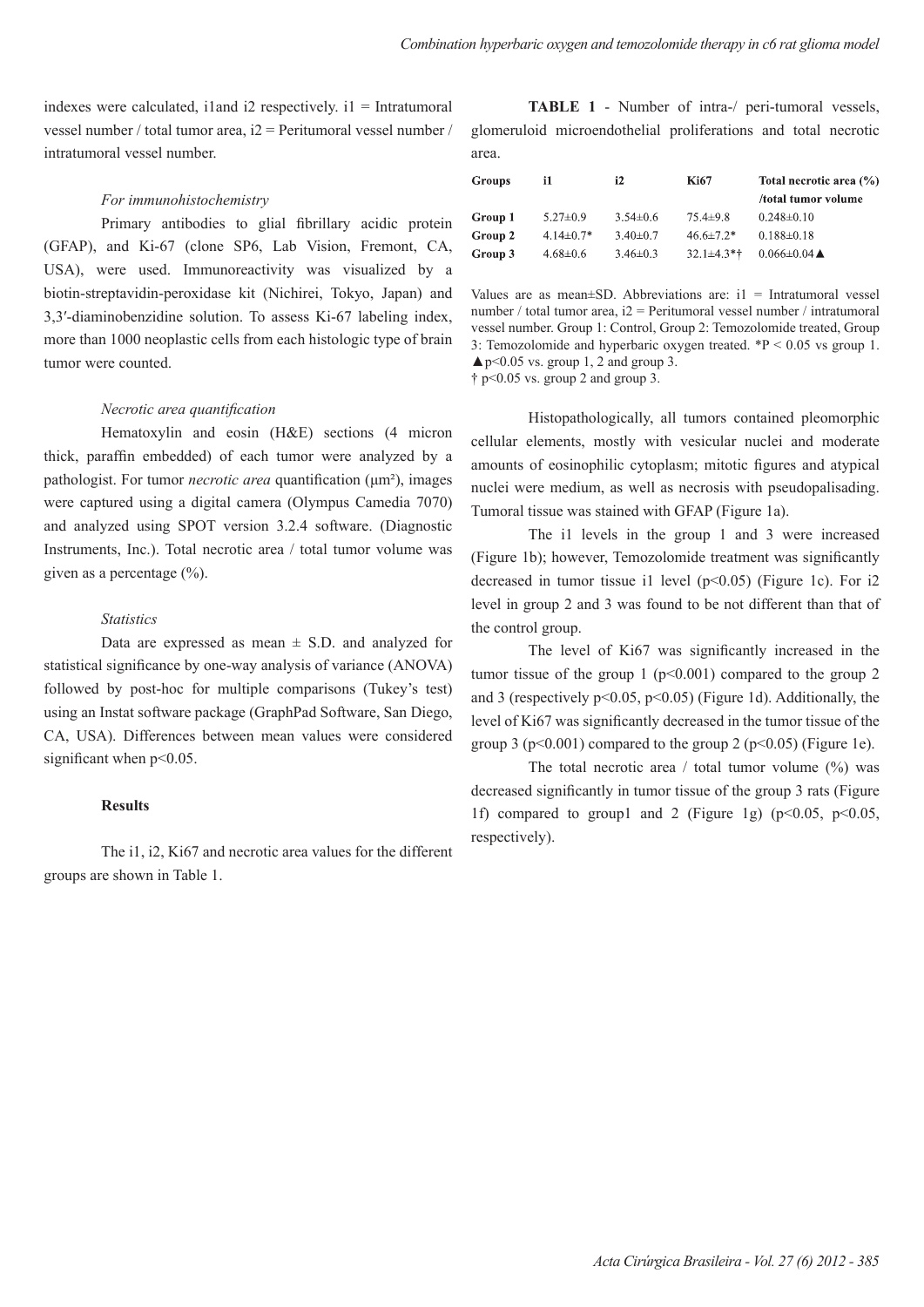

**FIGURE 1** - **(a)** Immunohistochemically, the neoplastic cells react positively for GFAP (100x). **(b)** Intense vascular endothelial proliferation in Temozolomide (TMZ) treated group (arrows) (H&E, 200x). **(c)** Mild vascular endothelial proliferation in TMZ treated group (arrows) (H&E, 200x). **(d)** Glioma cell proliferation in control group was assessed by immunostaining for Ki67 intense positive glioma cell nuclei (200x). **(e)**  In combination TMZ and HBO was stained Ki67 mild positive (200x). **(f)** Mild Necrosis with pseudopalisading in group 3 (H&E, 200x). **(g)**  Necrosis with pseudopalisading in control group (H&E, 200x).

#### **Discussion**

Data obtained from the rat glioma model of this study indicate that the combination of TMZ and HBO significantly inhibits cell proliferation, angiogenesis and induce the stimulation of apoptosis compared with the effect of TMZ alone.

TMZ suggests capability as an effective chemotherapeutic agent for the treatment of patients with malignant glioma<sup>12</sup>. TMZ is quickly absorbed after oral administration and is cleaved in vivo to monoethyl triazenoimidazole carboxamide, a reactive DNA methylating species<sup>13</sup>. TMZ has excellent central nervous system entry, and reaches the brain in therapeutical concentrations<sup>14</sup>. Son *et al.*<sup>15</sup> found that treatment with TMZ alone significantly decreased the number of proliferating cell nuclear antigen-positive proliferating cells and increased the number of TUNEL-positive apoptotic cells. Kim *et al*. 16 demonstrated that temozolomide inhibited the growth of tumors and was accompanied by a reduction in tumor cell proliferation and induction of apoptosis. In the present study, TMZ treatment was significantly decreased in tumor tissue intratumoral vessel number. This result is similar to the reports by other authors that temozolomide inhibits angiogenesis.

Hypoxia in tumor tissue restricts the efficacy of treatment. Malignant cells in hypoxic fields are exposed to lower drug concentrations because of the limited access of parenterally administered drugs<sup>17</sup>. Additionally, these cells in hypoxic regions are less susceptible to radiotherapy, which target rapidly proliferating cells. Furthermore, hypoxia directly influences the expression of numerous gene products that are involved in angiogenesis, apoptosis, and glycolysis<sup>17</sup>. Tumor hypoxia in human malignant glioma has been studied by direct and indirect measurements. In direct pO<sup>2</sup> measurement, Kayama et al.<sup>18</sup> found that the intratumoural  $pO^2$  value was significantly lower than that of the surrounding brain. Hypoxia is suggested to contribute to the resistance of gliomas to radiosurgery, radiation therapy, and chemotherapeutic agents such as temozolomide<sup>19</sup>. Kohshi *et al*. 20 in study multivariate analysis a small series revealed that combination with HBO was a good predictive prognostic factor for survival. Radiotherapy after HBO exposure is one of the initial treatment options for patients with malignant gliomas. Stuhr *et al*. 21 shown that repeated HBO induces an anti-angiogenic effect in the dimethylbenzanthracene induced tumors. The Ki-67 protein is a cellular marker for proliferation<sup>22</sup>. Ki-67 immunostaining of a brain tumor associated with a high proliferative rate. In our study, the level of Ki67 was significantly decreased in the tumor tissue of the group 3 compared to the group 2. Additionally, the total necrotic area / total tumor volume (%) was decreased significantly